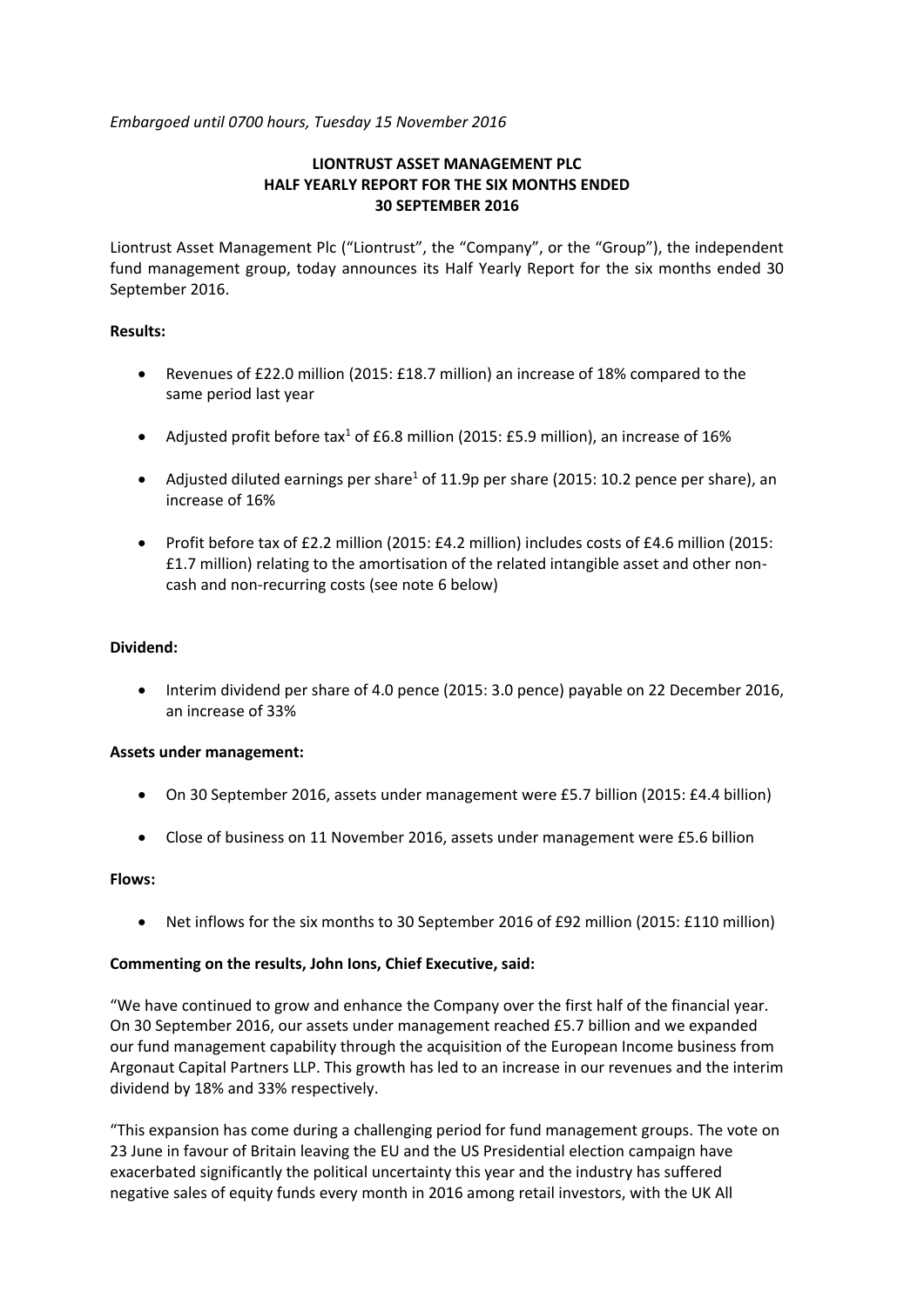Companies sector being the worst net seller in six of the first nine months of the year. It is, therefore, pleasing that we have generated net positive flows over the last two quarters.

"We are building the Company through focusing on what we do well both in fund management and in running the business. We are staunch believers in the benefits of active fund management over the long term. Passive investments have a key role to play in investors' portfolios but, equally, so do highly skilled active fund managers who can generate outperformance over the long term by applying robust investment processes. It is not a simple either or argument.

"From launch in November 2006 to the end of October 2016, for example, the Liontrust European Growth fund returned 136.6% against 63.6% by the MSCI Europe ex-UK Index. From launch in November 2005 to the end of October 2016, the Liontrust Special Situations Fund returned 298.1% against 103.5% by the FTSE All Share Index.

"We are also focused on engaging with our investors, whether they are institutional investors, professional advisers or private investors. This is essential if we are really to understand their needs and objectives. At the end of January 2017, for example, we will be taking our Annual Investment Conference on the road where we expect our fund managers to present to around 350 intermediaries.

"A demonstration of how much progress we have made is the fact that we can attract someone of the calibre of Ian Chimes to join us as Head of Global Distribution in the New Year. The recruitment of Ian is a key part in the next stage of the development and expansion of Liontrust and is yet another reason why we are looking forward with confidence."

### **For further information please contact:**

| <b>Liontrust Asset Management</b><br>John Ions            | 020 7412 1700<br>www.liontrust.co.uk |
|-----------------------------------------------------------|--------------------------------------|
| Vinay Abrol                                               |                                      |
| Simon Hildrey - Head of Marketing & Distribution Strategy |                                      |
| <b>Numis Securities Limited</b>                           | 020 7260 1000                        |
| Charles Farguhar, Andrew Holloway                         |                                      |
| <b>Macquarie Capital (Europe) Limited</b>                 | 020 3037 2000                        |
| Advisory - Jonny Allison, Kavita Choitram                 |                                      |
| Corporate Broking - Alex Reynolds, Nicholas Harland       |                                      |

### **Chairman's Statement**

#### **Introduction**

I have been Chairman of Liontrust since 2009 and was Executive Chairman for six of those years until becoming Non-executive again in September 2016. I look back on the growth and development of Liontrust with great pride. I would like to thank my fellow directors, the fund managers and all the staff at Liontrust for their tremendous effort and contribution in making the Company successful.

The fruits of this work can be seen in Liontrust's results for the first six months of our financial year where our assets under management ("AuM") have increased by £900 million to £5.7 billion, our revenues have increased by 18% compared to the first half of the last financial year and our Adjusted profit before tax<sup>1</sup> has grown by 16% to £6.8 million.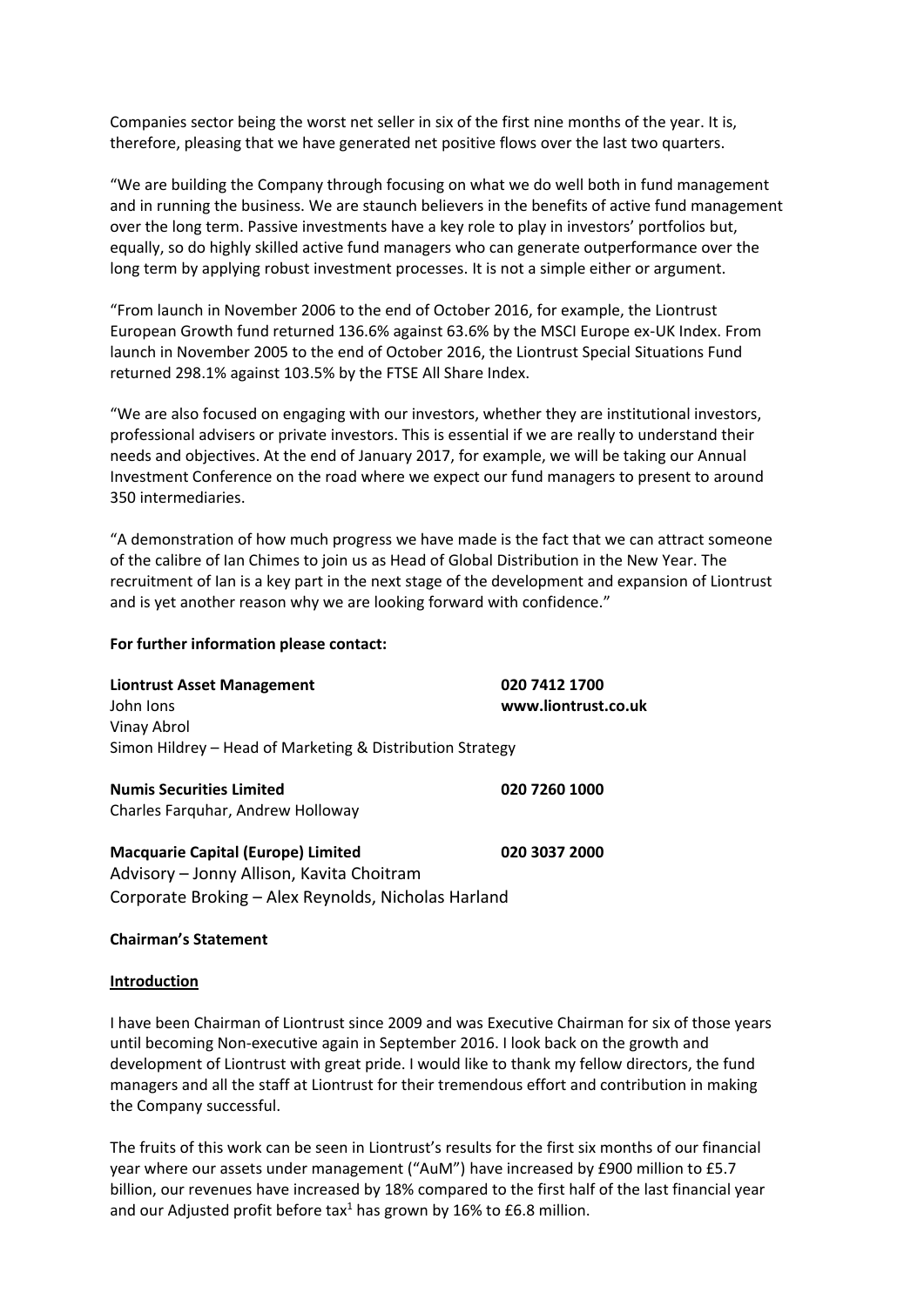The process of creating a successful asset management company is not complicated yet it is far from simple to implement in practice. It requires excellent fund management teams, dedicated and focused distribution along with hard work and collaboration across the whole business. The need for high quality fund management, whether to generate growth, to provide a strong and regular flow of income or to offer a long-term savings solution to consumers, has never been greater. The challenges and opportunities for asset managers are arguably, therefore, greater than ever as well.

The development of Liontrust over the past six years under the leadership of John Ions has laid tremendous foundations for ensuring the Company is successful well into the future. We continue to diversify our fund management capability while focusing on those asset classes where we believe we have particular expertise. Our distribution is expanding in continental Europe to build on the success we have enjoyed in the UK over the past few years. We continue to develop brand awareness and engagement in the UK. We have been investing in the business, such as implementing a new dealing system, to ensure we can support further growth over the coming months and years.

We are well placed to withstand any external uncertainty or shocks, such as the unprecedented vote to leave the EU on 23 June 2016 and the unpredictable US Presidential election campaign in the first half of our financial year. This gives me great confidence, therefore, about the ability of Liontrust to continue to achieve our growth ambitions over the next six years.

# **Results**

Adjusted profit before tax<sup>1</sup> was £6.838 million (2015: £5.907 million) an increase of 16% compared to last year. Adjusted basic earnings per share<sup>1</sup> of 12.14 pence (2015: 10.69 pence), an increase of 14% and Adjusted diluted earnings per share<sup>1</sup> of 11.89 pence (2015: 10.22 pence), an increase of 16%.

Profit before tax of £2,245 million (2015: £4.235 million) includes a loss of £4.593 million (2015: £5,219 million) of Adjustments(see note 6 below).

Revenues of £22.0 million (2015: £18.7 million), an increase of 18%.

## **Dividend**

In accordance with the Company's dividend policy, the Board is declaring an interim dividend per share of 4.0 pence (2015: 3.0 pence), which will be payable on 22 December 2016 to shareholders who are on the register as at 25 November 2016, the shares going ex-dividend on 24 November 2016.

## **Assets under Management**

On 30 September 2016, our AuM stood at £5,685 million and were broken down by type and process as follows:-

| <b>Process</b>     | Total | <b>Institutional</b> | <b>UK Retail</b> | MPS <sup>2</sup> | <b>Offshore Funds</b> |
|--------------------|-------|----------------------|------------------|------------------|-----------------------|
|                    | (fm)  | (£m)                 | (fm)             | (fm)             | (£m)                  |
| Cashflow Solution  | 747   | 491                  | 227              | ٠.               | 29                    |
| Economic Advantage | 3,192 | 215                  | 2.930            | ٠                | 47                    |
| Macro-Thematic     | 768   | 325                  | 416              | ۰                | 27                    |
| European Income    | 271   | -                    | 271              | ۰                | ۰                     |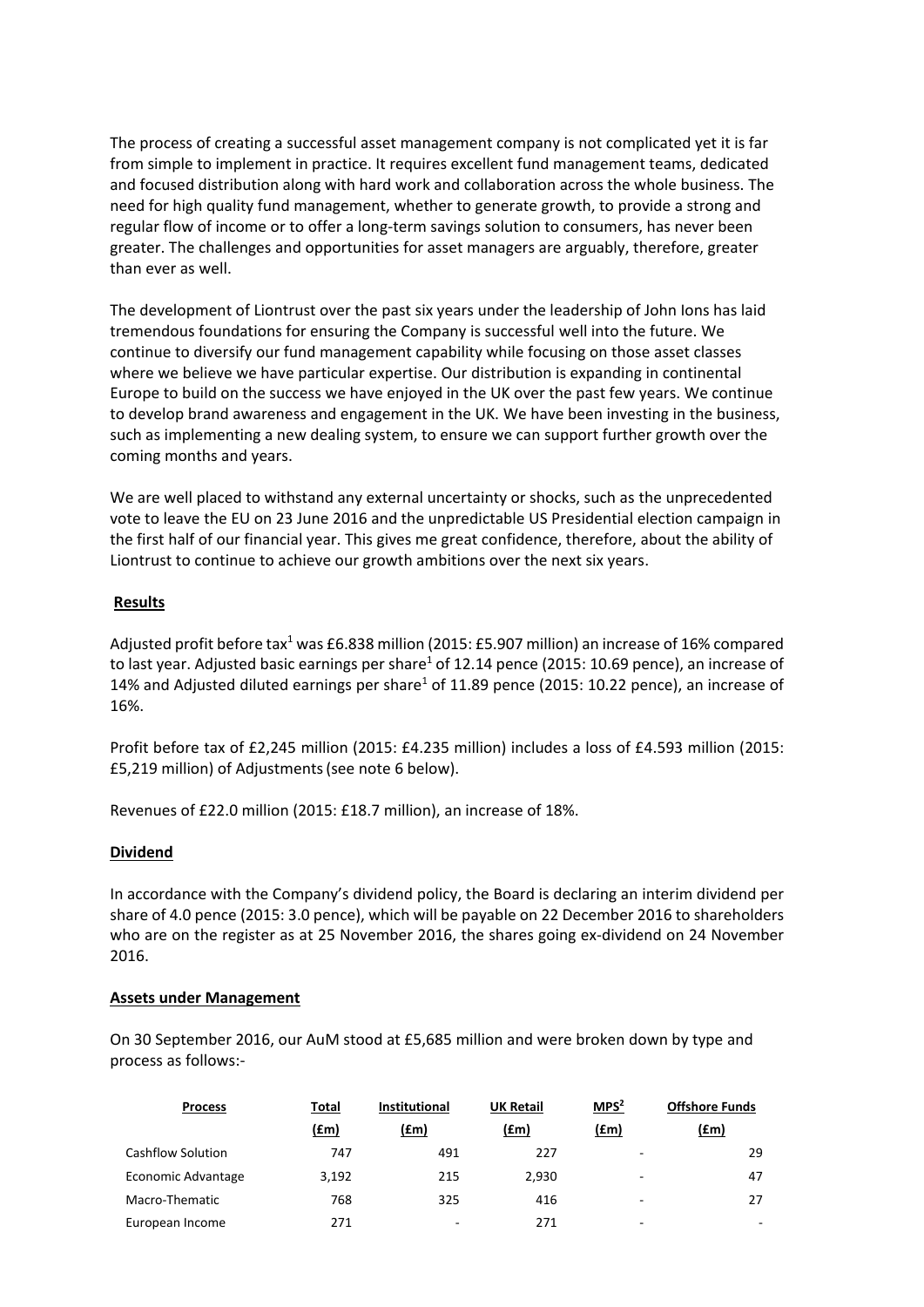| Asia Income                     | 81    | $\overline{\phantom{a}}$ | 80    |                          |                          |
|---------------------------------|-------|--------------------------|-------|--------------------------|--------------------------|
| <b>Structural Opportunities</b> | 24    | $\overline{\phantom{a}}$ | ۰     |                          | 24                       |
| Multi-Asset                     | 553   | 324                      |       | 229                      | $\overline{\phantom{a}}$ |
| Indexed                         | 49    | $\overline{\phantom{a}}$ | 49    | $\overline{\phantom{a}}$ |                          |
| Total                           | 5,685 | 1,355                    | 3,973 | 229                      | 128                      |

On 11 November 2016, our AuM was £5.605 billion.

## **Fund Flows**

Liontrust has recorded net inflows for the half year are £92 million (2015: £110 million). A reconciliation of fund flows and AuM over the half year is as follows:-

|                                   | Total | <b>Institutional</b> | <b>UK Retail</b> | MPS <sup>2</sup>         | <b>Offshore Funds</b> |
|-----------------------------------|-------|----------------------|------------------|--------------------------|-----------------------|
|                                   | $fm$  | £m                   | $fm$             | <u>£m</u>                | £m                    |
| Opening AuM - 1 April 2016        | 4,791 | 1,138                | 3,330            | 204                      | 119                   |
| Net flows                         | 92    | 77                   | 4                | 10                       | 1                     |
| Acquisitions                      | 272   |                      | 272              | $\overline{\phantom{a}}$ |                       |
| Market and Investment performance | 530   | 140                  | 367              | 15                       | 8                     |
| Closing AuM - 30 September 2016   | 5,685 | 1,355                | 3.973            | 229                      | 128                   |

# **Fund Performance (Quartile ranking)**

The strength of Liontrust's fund management capability is shown by the fact that all bar one of its actively managed unit trust funds have outperformed the average fund in their respective Investment Association sectors since launch or since the fund managers were appointed to 30 September 2016.

|                                         | <b>Quartile ranking</b><br>$-Since$<br>Launch/Manager<br><b>Appointed</b> | <b>Quartile</b><br>ranking -<br>5 year | <b>Quartile</b><br>ranking -<br>3 year | <b>Quartile</b><br>ranking -<br>1 year | Launch<br>Date/Manager<br><b>Appointed</b> |
|-----------------------------------------|---------------------------------------------------------------------------|----------------------------------------|----------------------------------------|----------------------------------------|--------------------------------------------|
| Liontrust UK Growth Fund                | $\mathbf{1}$                                                              | $\overline{2}$                         | $\mathbf{1}$                           | $\mathbf{1}$                           | 25/03/2009                                 |
| Liontrust Special Situations Fund       | 1                                                                         | $\mathbf{1}$                           | 1                                      | $\mathbf{1}$                           | 10/11/2005                                 |
| Liontrust UK Smaller Companies Fund     | $\mathbf{1}$                                                              | $\mathbf{1}$                           | $\mathbf{1}$                           | $\mathbf{1}$                           | 08/01/1998                                 |
| Liontrust UK Micro Cap Fund             | 4                                                                         |                                        |                                        |                                        | 09/03/2016                                 |
| Liontrust Macro Equity Income Fund      | $\mathbf{1}$                                                              | 4                                      | 3                                      | 4                                      | 31/10/2003                                 |
| Liontrust Macro UK Growth Fund          | $\mathbf{1}$                                                              | 4                                      | 3                                      | 4                                      | 01/08/2002                                 |
| Liontrust European Income Fund          | 3                                                                         | 3                                      | 3                                      | 4                                      | 15/12/2005                                 |
| Liontrust European Enhanced Income Fund | 3                                                                         | 4                                      | 3                                      | 4                                      | 30/04/2010                                 |
| Liontrust European Growth Fund          | 1                                                                         | $\overline{2}$                         | 1                                      | $\mathbf{1}$                           | 15/11/2006                                 |
| Liontrust Asia Income Fund              | $\mathbf{1}$                                                              |                                        | 2                                      | $\mathbf{1}$                           | 05/03/2012                                 |
| Liontrust Global Income Fund            | 3                                                                         |                                        | 4                                      | 3                                      | 03/07/2013                                 |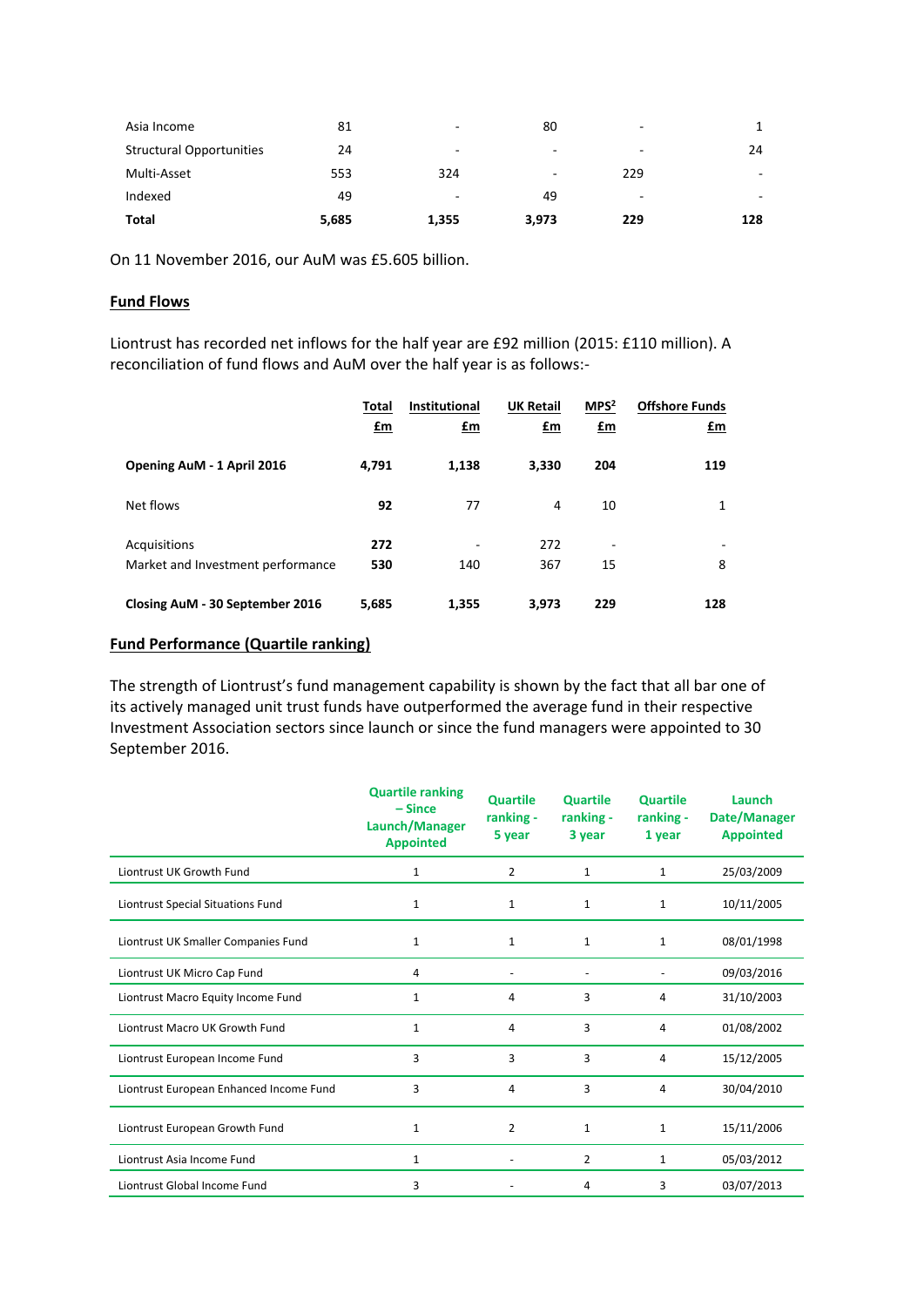Source: Financial Express, total return, bid to bid, net, to 30 September 2016 unless otherwise stated, data is accurate as at 1 October 2016. The above funds are all UK authorised unit trusts (primary share class). Liontrust FTSE 100 Tracker Fund (index fund) not included. The value of investments and the income from them can fall as well as rise. Investors may not get back the amount originally subscribed.

### **Outlook**

We have made great progress over the past couple of years to put us in a very strong position to take advantage of the growing need for excellence in fund management in the UK and internationally. We have continued to diversify our fund management capability, we have expanded our equity income capability, we are strengthening further our distribution team and we have developed the infrastructure across all our departments to generate and manage our expansion. I am optimistic these developments will ensure we can continue to advance for the benefit of investors and shareholders.

**Notes** 

1 See note 2 below for definitions of alternative performance measures; and

2 Managed Portfolio Services are where we act as discretionary fund manager to a range of model portfolios which are marketed to advisory intermediates in the UK.

#### **Adrian Collins Non-executive Chairman**

## **Consolidated Statement of Comprehensive Income Six months ended 30 September 2016**

|                                   |              | Six         | Six         | Year      |
|-----------------------------------|--------------|-------------|-------------|-----------|
|                                   |              | months to   | months to   | ended     |
|                                   |              | 30-Sep-16   | 30-Sep-15   | 31-Mar-16 |
|                                   |              | (unaudited) | (unaudited) | (audited) |
|                                   | <b>Notes</b> | £'000       | £'000       | £'000     |
| <b>Continuing operations</b>      |              |             |             |           |
| Revenue                           | 4            | 22,043      | 18,708      | 44,991    |
| Cost of sales                     |              | (25)        | (26)        | (51)      |
| <b>Gross profit</b>               |              | 22,018      | 18,682      | 44,940    |
|                                   |              |             |             |           |
| Gain/(loss) on financial assets   |              | 104         |             | (1)       |
| <b>Administration expenses</b>    | 5            | (19, 886)   | (14, 455)   | (35, 551) |
| <b>Operating profit</b>           |              | 2,236       | 4,227       | 9,388     |
|                                   |              |             |             |           |
| Interest receivable               |              | 9           | 8           | 16        |
| Profit before tax                 |              | 2,245       | 4,235       | 9,404     |
| Taxation                          | 7            | (496)       | (916)       | (2,094)   |
| Profit for the period             |              | 1,749       | 3,319       | 7,310     |
| <b>Total comprehensive income</b> |              | 1,749       | 3,319       | 7,310     |
|                                   |              |             |             |           |
|                                   |              | Pence       | Pence       | Pence     |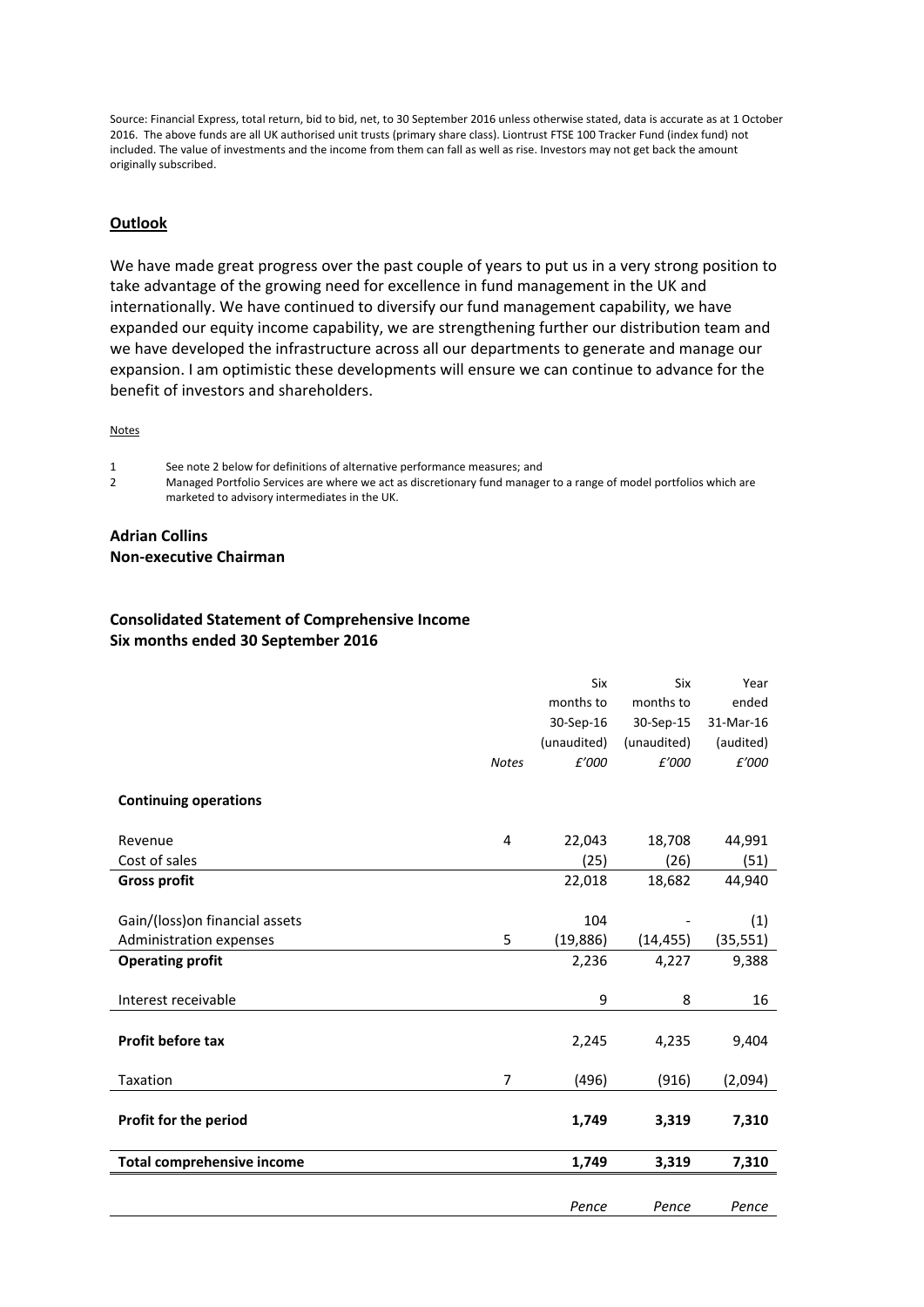| Basic earnings per share   | 3.88 | 7.60 | 16.48 |
|----------------------------|------|------|-------|
| Diluted earnings per share | 3.80 |      | 16.06 |

# **Consolidated Balance Sheet As at 30 September 2016**

|                                  |              | 30-Sep-16   | 30-Sep-15   | 31-Mar-16 |
|----------------------------------|--------------|-------------|-------------|-----------|
|                                  |              | (unaudited) | (unaudited) | (audited) |
|                                  | <b>Notes</b> | £'000       | £'000       | £'000     |
| <b>Assets</b>                    |              |             |             |           |
| <b>Non current assets</b>        |              |             |             |           |
| Intangible assets                | 9            | 5,273       | 3,774       | 2,550     |
| Property, plant and equipment    |              | 191         | 278         | 247       |
| Deferred tax assets              |              | 1,052       | 1,076       | 1,052     |
|                                  |              | 6,516       | 5,128       | 3,849     |
| <b>Current assets</b>            |              |             |             |           |
| Trade and other receivables      |              | 49,058      | 18,951      | 35,413    |
| <b>Financial assets</b>          | 10           | 1,757       | 668         | 139       |
| Cash and cash equivalents        |              | 18,333      | 16,176      | 18,967    |
| <b>Total current assets</b>      |              | 69,148      | 35,795      | 54,519    |
|                                  |              |             |             |           |
| <b>Liabilities</b>               |              |             |             |           |
| <b>Current liabilities</b>       |              |             |             |           |
| Trade and other payables         |              | (52, 304)   | (16, 587)   | (31, 279) |
| Corporation tax payable          |              | (907)       | (1,007)     | (911)     |
| <b>Total current liabilities</b> |              | (53, 211)   | (17, 594)   | (32, 190) |
|                                  |              |             |             |           |
| <b>Net current assets</b>        |              | 15,937      | 18,201      | 22,329    |
|                                  |              |             |             |           |
| <b>Net assets</b>                |              | 22,453      | 23,329      | 26,178    |
|                                  |              |             |             |           |
| <b>Shareholders' equity</b>      |              |             |             |           |
| Ordinary shares                  |              | 454         | 454         | 454       |
| Share premium                    |              | 17,692      | 17,692      | 17,692    |
| Capital redemption reserve       |              | 19          | 19          | 19        |
| Retained earnings                |              | 7,323       | 7,309       | 9,330     |
| Own shares held                  |              | (3,035)     | (2, 145)    | (1, 317)  |
|                                  |              |             |             |           |
| <b>Total equity</b>              |              | 22,453      | 23,329      | 26,178    |

# **Consolidated Cash Flow Statement Six months ended 30 September 2016**

|                                      | Six         | Six         | Year      |
|--------------------------------------|-------------|-------------|-----------|
|                                      | months to   | months to   | ended     |
|                                      | 30-Sep-16   | 30-Sep-15   | 31-Mar-16 |
|                                      | (unaudited) | (unaudited) | (audited) |
|                                      | £'000       | £'000       | £'000     |
| Cash flows from operating activities |             |             |           |
| Cash inflow from operations          | 29,365      | 20.570      | 48,614    |
| Cash outflow from operations         | (21, 177)   | (15, 438)   | (38, 337) |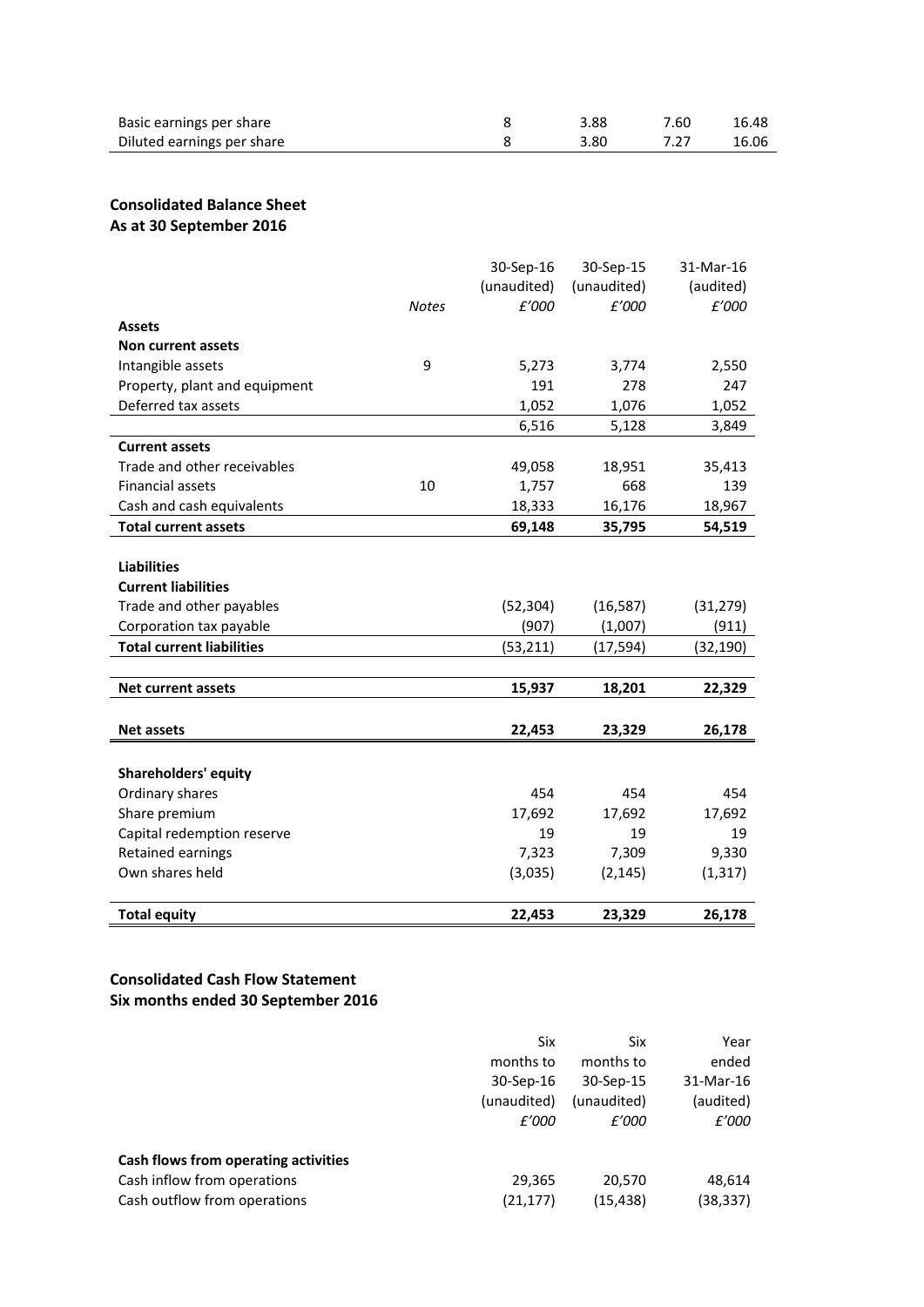| Cash inflow/(outflow) from changes in unit trust     |         |          |          |
|------------------------------------------------------|---------|----------|----------|
| receivables and payables                             | 2,535   | (677)    | (583)    |
| Net cash from operations                             | 10,723  | 4,455    | 9,694    |
|                                                      |         |          |          |
| Interest received                                    | 9       | 8        | 16       |
| Tax paid                                             | (500)   | (583)    | (1,833)  |
| Net cash from operating activities                   | 10,232  | 3,880    | 7,877    |
|                                                      |         |          |          |
| Cash flows from investing activities                 |         |          |          |
| Purchase of property and equipment                   | (8)     | (57)     | (93)     |
| Acquisitions                                         | (4,083) |          |          |
| Purchase of ICI's                                    |         | (207)    | (207)    |
| Purchase of financial assets                         | (940)   |          |          |
| Purchase of seeding investments                      | (110)   | (74)     | (98)     |
| Sale of seeding investments                          | 85      |          | 191      |
| Net cash used in investing activities                | (5,056) | (338)    | (207)    |
|                                                      |         |          |          |
| Cash flows from financing activities                 |         |          |          |
| Purchase of own shares                               | (1,718) | (1, 150) | (1, 136) |
| Dividends paid                                       | (4,092) | (2,609)  | (3,960)  |
| Net cash used in financing activities                | (5,810) | (3,759)  | (5,096)  |
|                                                      |         |          |          |
| Net (decrease)/increase in cash and cash equivalents | (634)   | (217)    | 2,574    |
| Opening cash and cash equivalents*                   | 18,967  | 16,393   | 16,393   |
| <b>Closing cash and cash equivalents</b>             | 18,333  | 16,176   | 18,967   |

\* Cash and cash equivalents consists only of cash balances.

# **Consolidated Statement of Change in Equity Six months ended 30 September 2016**

|                                     | <b>Share</b> | <b>Share</b> | Capital                  | Retained                 | Own shares               | Total   |
|-------------------------------------|--------------|--------------|--------------------------|--------------------------|--------------------------|---------|
|                                     | capital      | premium      | redemption               | earnings                 | held                     | Equity  |
|                                     | £ '000       | £ '000       | £ '000                   | £ '000                   | £ '000                   | £ '000  |
| Balance at 1 April 2016 brought     |              |              |                          |                          |                          |         |
| forward                             | 454          | 17,692       | 19                       | 9,330                    | (1, 317)                 | 26,178  |
| Profit for the period               |              |              |                          | 1,749                    |                          | 1,749   |
| Total comprehensive income for      |              |              |                          |                          |                          |         |
| the period                          |              |              | $\overline{\phantom{a}}$ | 1,749                    | -                        | 1,749   |
| Dividends paid                      |              |              | $\overline{\phantom{a}}$ | (4,092)                  | $\overline{\phantom{a}}$ | (4,092) |
| Purchase of own shares              |              |              |                          | $\overline{\phantom{a}}$ | (1,718)                  | (1,718) |
| Equity share options issued         |              |              |                          | 336                      |                          | 336     |
|                                     |              |              |                          |                          |                          |         |
| <b>Balance at 30 September 2016</b> | 454          | 17,692       | 19                       | 7,323                    | (3,035)                  | 22,453  |

# **Consolidated Statement of Change in Equity Six months ended 30 September 2015**

| Total  | Own shares | Retained | Capital    | Share   | Share   |
|--------|------------|----------|------------|---------|---------|
| Equity | held       | earnings | redemption | premium | capital |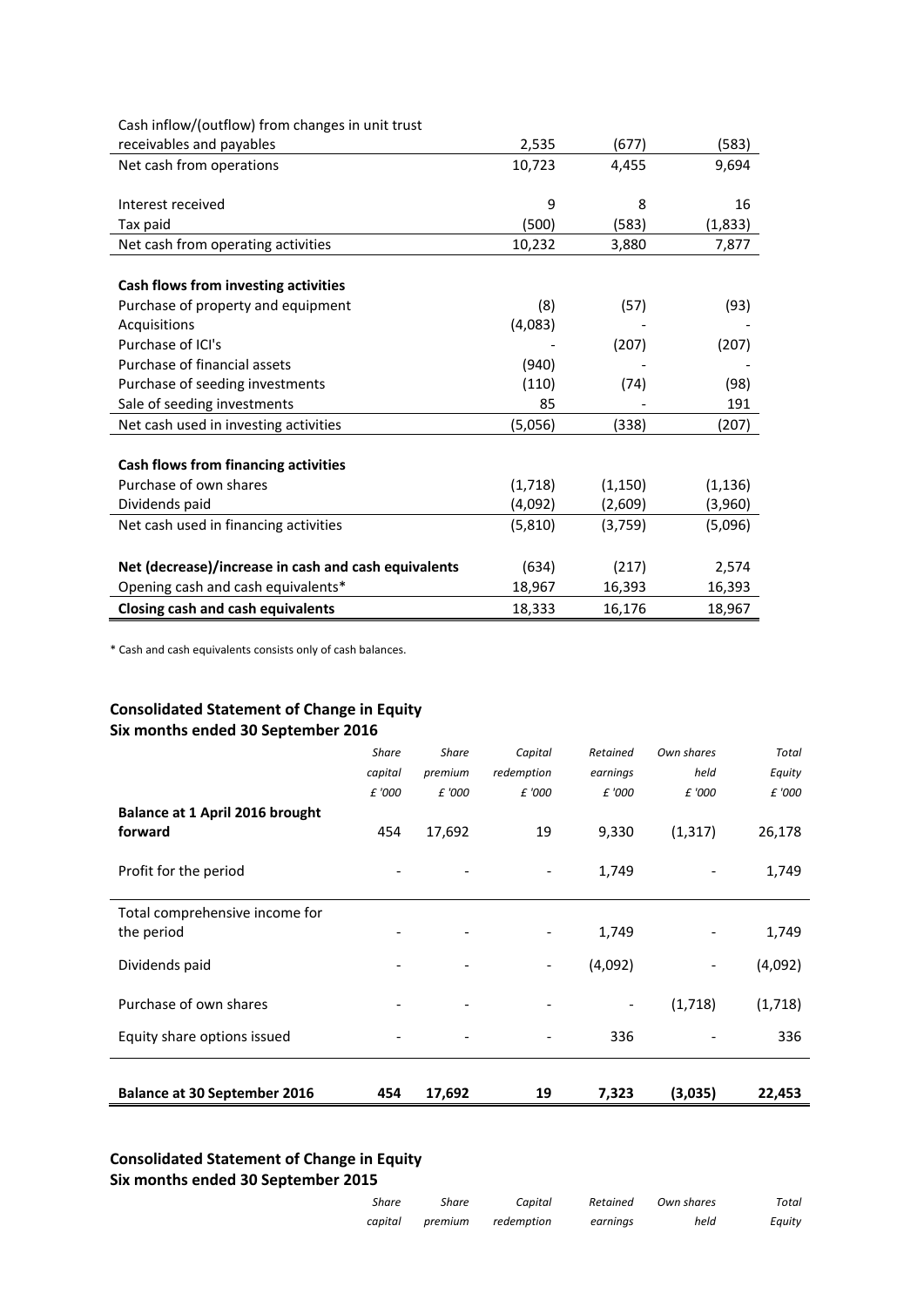|                                                                               | £ '000       | £ '000       | £ '000                   | £ '000                       | £ '000     | £ '000   |
|-------------------------------------------------------------------------------|--------------|--------------|--------------------------|------------------------------|------------|----------|
| Balance at 1 April 2015 brought<br>forward                                    | 454          | 17,692       | 19                       | 11,395                       | (5, 812)   | 23,748   |
| Profit for the period                                                         |              |              |                          | 3,319                        |            | 3,319    |
| Total comprehensive income for                                                |              |              |                          |                              |            |          |
| the period                                                                    |              |              |                          | 3,319                        |            | 3,319    |
| Dividends paid                                                                |              |              |                          | (2,609)                      |            | (2,609)  |
| Purchase of own shares                                                        |              |              | $\overline{\phantom{a}}$ | $\qquad \qquad \blacksquare$ | (1, 150)   | (1, 150) |
| Purchase of ICI's                                                             |              |              | $\overline{\phantom{a}}$ | (5,024)                      | 4,817      | (207)    |
| Equity share options issued                                                   |              |              |                          | 228                          |            | 228      |
| <b>Balance at 30 September 2015</b>                                           | 454          | 17,692       | 19                       | 7,309                        | (2, 145)   | 23,329   |
|                                                                               |              |              |                          |                              |            |          |
| <b>Consolidated Statement of Change in Equity</b><br>Year ended 31 March 2016 | <b>Share</b> | <b>Share</b> | Capital                  | Retained                     | Own shares | Total    |
|                                                                               | capital      | premium      | redemption               | earnings                     | held       | Equity   |
|                                                                               | £ '000       | £ '000       | £ '000                   | £ '000                       | £ '000     | £ '000   |
| Balance at 1 April 2015 brought                                               |              |              |                          |                              |            |          |
| forward                                                                       | 454          | 17,692       | 19                       | 11,395                       | (5, 812)   | 23,748   |
| Profit for the period                                                         |              |              |                          | 7,310                        |            | 7,310    |
| Total comprehensive income for                                                |              |              |                          |                              |            |          |
| the period                                                                    |              |              |                          | 7,310                        |            | 7,310    |
| Dividends paid                                                                |              |              |                          | (3,960)                      |            | (3,960)  |
| Purchase of own shares                                                        |              |              | $\overline{\phantom{a}}$ |                              | (1, 136)   | (1, 136) |
| Purchase of ICI's                                                             |              |              |                          | (5.838)                      | 5,631      | (207)    |
| Equity share options issued                                                   |              |              |                          | 423                          |            | 423      |
|                                                                               |              |              |                          |                              |            |          |
| Balance at 31 March 2016                                                      | 454          | 17,692       | 19                       | 9,330                        | (1, 317)   | 26,178   |

## **Notes to the Financial Statements**

## **1. Principal accounting policies**

This Half Yearly Report is unaudited and does not constitute statutory accounts within the meaning of s434 of the Companies Act 2006. The financial information for the half years ended 30 September 2016 and 2015 has not been audited or reviewed by the auditors pursuant to the Auditing Practices Board guidance on Review of Interim Financial Information. The statutory accounts for the year ended 31 March 2016, which were prepared in accordance with International Financial Reporting Standards, comprising standards and interpretations approved by either the International Accounting Standards Board or the International Financial Reporting Interpretations Committee or their predecessors, as adopted by the European Union ("IFRS"), and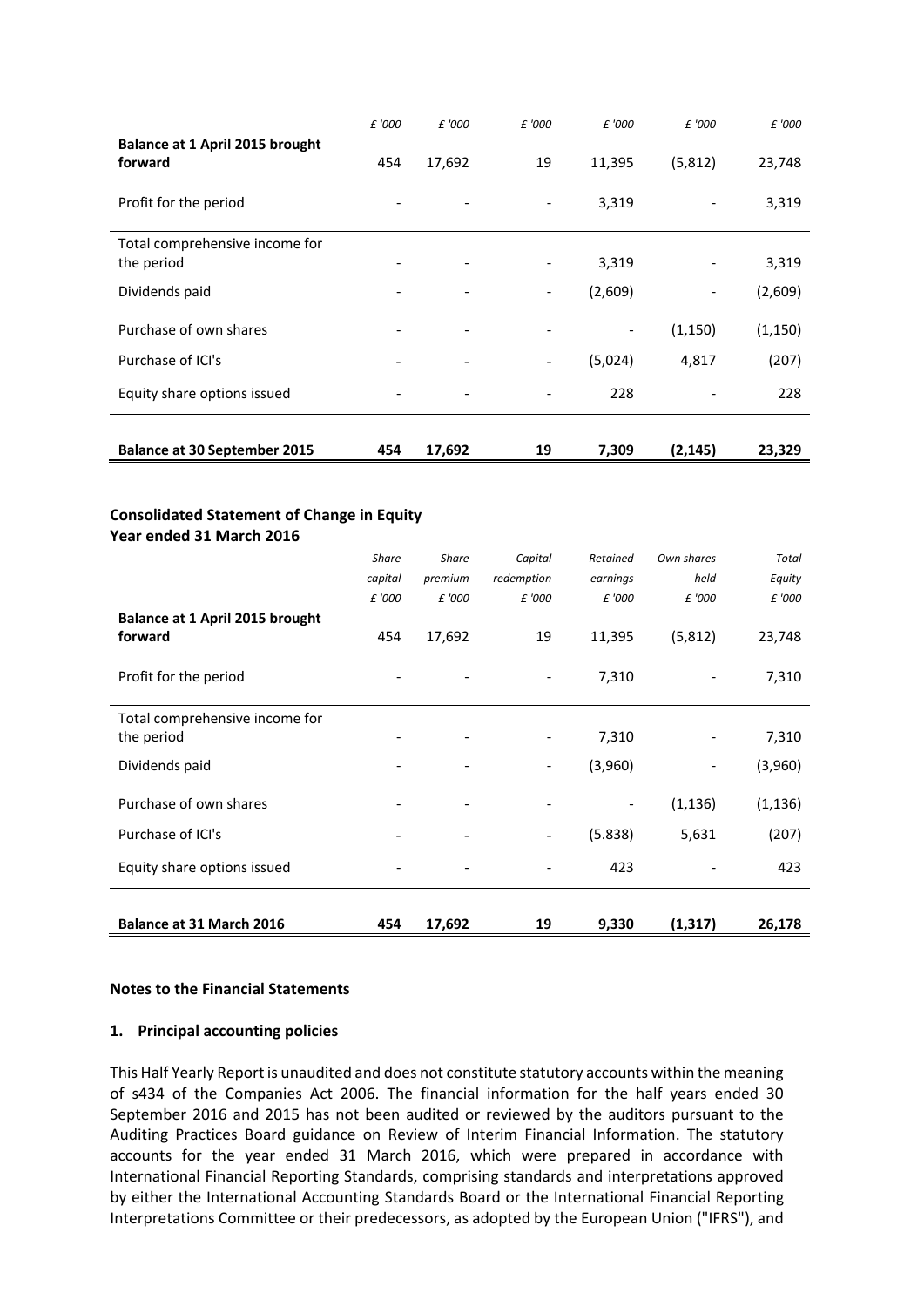with those parts of the Companies Act 2006 applicable to companies reporting under IFRS, have been delivered to the Registrar of Companies. The auditors' opinion on these accounts was unqualified and did not contain a statement made under s498 of the Companies Act 2006.

The financial statements have been prepared in accordance with the Disclosure and Transparency Rules of the Financial Conduct Authority ("DTR") and with IAS 34 'Interim Financial Reporting'.

The accounting policies applied in this Half Yearly Report are consistent with those applied in the Group's most recent annual accounts.

### **2. Alternative Performance Measures**

The Group assess its performance using a variety of measures that are not defined under IFRS and are therefore termed alternative performance measures ("**APM's**"). The APMs that we use may not be directly comparable with similarly named measures used by other companies.

The Group uses the APM's to present its financial performance, in a manner which is aligned with the requirements of our stakeholders. By presenting these APM's it enables comparison with our peers who may use different accounting policies.

The Group uses the following APM's:

| <b>Alternative Performance Measure</b> | <b>Definition</b>                                                                                                      | <b>Reconciliation</b> |
|----------------------------------------|------------------------------------------------------------------------------------------------------------------------|-----------------------|
| Adjusted profit before tax             | Profit before tax, before<br>depreciation, amortisation, non-<br>recurring items* and share<br>incentivisation schemes | Note 6                |

Adjusted profit before tax is used to present a measure of profitability which excludes the effects of non-recurring and non-cash items and capital investment (depreciation and amortisation), enabling comparison with our peers and to provide a consistent measure of the businesses performance.

| Adjusted operating profit           | Adjusted profit before tax, before<br>interest.                                                                         | Note 6 |
|-------------------------------------|-------------------------------------------------------------------------------------------------------------------------|--------|
| Adjusted basic earnings per share   | Adjusted profit before tax divided by<br>the weighted average number of<br>shares in issue for the period               | n/a    |
| Adjusted diluted earnings per share | Adjusted profit before tax divided by<br>diluted weighted average<br>the<br>number of shares in issue for the<br>period | n/a    |

\* Non-recurring items include cost reduction expenses, restructuring costs, acquisition related costs, integration costs, severance compensation and non-recurring legal expenses.

### **3. Segmental reporting**

The Group's operates only in one business segment - Investment management.

The Group offers different fund products through different distribution channels. All financial, business and strategic decisions are made centrally by the Board, which determines the key performance indicators of the Group. The Group reviews financial information presented at a Group level. The Board, is therefore, the chief operating decision-maker for the Group. The information used to allocate resources and assess performance is reviewed for the Group as a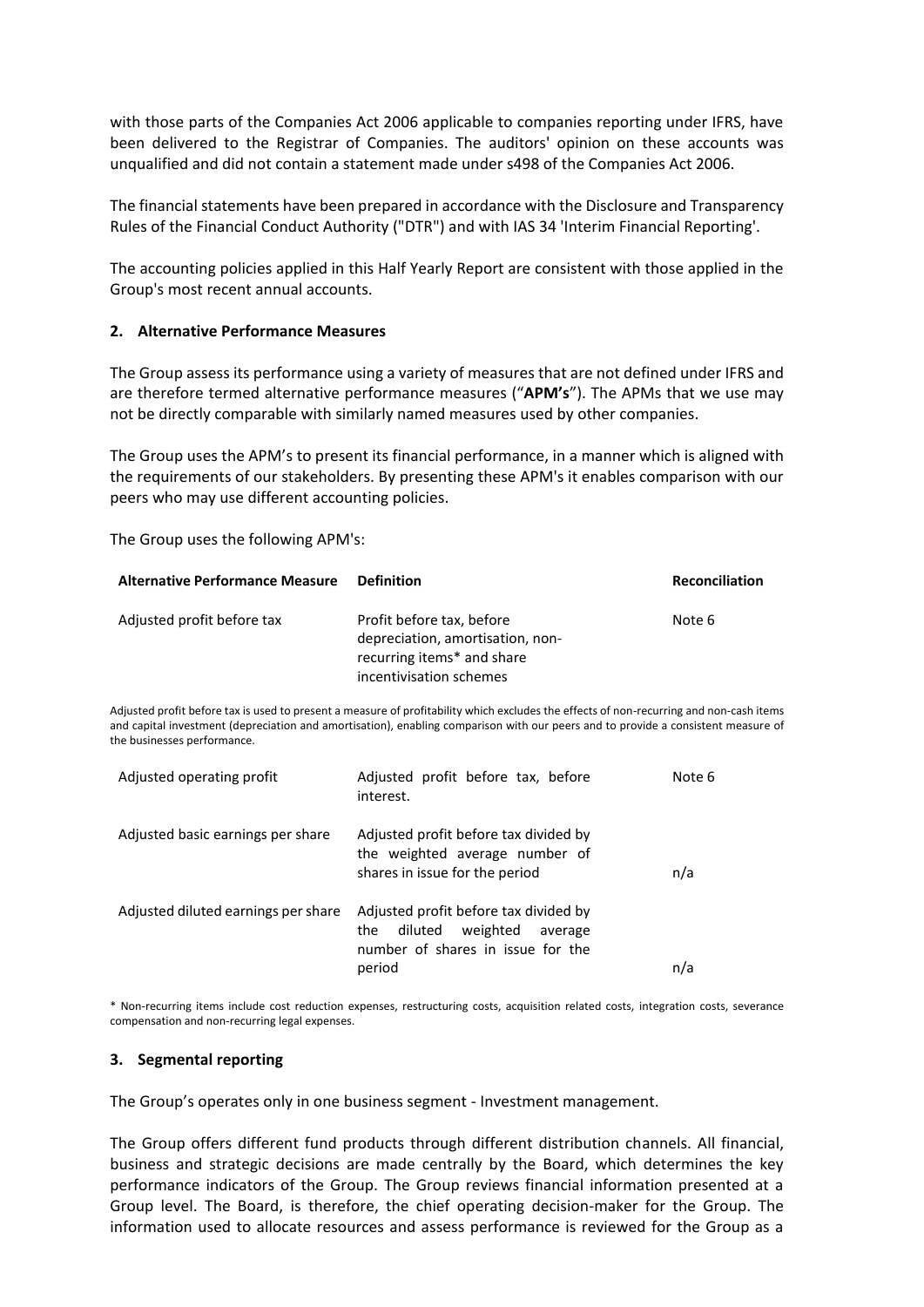whole. On this basis, the Group considers itself to be a single-segment investment management business.

### **4. Revenue**

|                           | Six         | Six         | Year      |
|---------------------------|-------------|-------------|-----------|
|                           | months to   | months to   | ended     |
|                           | 30-Sep-16   | 30-Sep-15   | 31-Mar-16 |
|                           | (unaudited) | (unaudited) | (audited) |
|                           | £'000       | £'000       | £'000     |
| Revenue                   |             |             |           |
| - Revenue                 | 21,985      | 18,666      | 37,634    |
| - Performance fee revenue | 58          | 42          | 7,357     |
| <b>Total Revenue</b>      | 22,043      | 18,708      | 44,991    |

# **5. Administration expenses**

|                                                            | Six         | <b>Six</b>  | Year      |
|------------------------------------------------------------|-------------|-------------|-----------|
|                                                            | months to   | months to   | ended     |
|                                                            | 30-Sep-16   | 30-Sep-15   | 31-Mar-16 |
|                                                            | (unaudited) | (unaudited) | (audited) |
|                                                            |             |             |           |
|                                                            | £'000       | £'000       | £'000     |
| <b>Employee related expenses</b>                           |             |             |           |
| Director and employee costs                                | 2,291       | 1,886       | 4,459     |
| Pension costs                                              | 151         | 101         | 217       |
| Share incentivisation expense                              | 670         | 240         | 560       |
| Severance compensation                                     | 25          | 6           | 93        |
|                                                            | 3,137       | 2,233       | 5,329     |
| Non employee related expenses                              |             |             |           |
| Members' drawings charged as an expense                    | 8,175       | 6,429       | 17,665    |
| Restructuring (acquisition related and other)              | 818         | 22          | 1,884     |
| Members' share incentivisation expense                     | 1,588       | 123         | 111       |
| Depreciation, Intangible asset amortisation and impairment | 1,424       | 1,281       | 2,571     |
| Other administration expenses                              | 4,744       | 4,367       | 7,991     |
| <b>Total administration expenses</b>                       | 19,886      | 14,455      | 35,551    |

# **6. Adjusted profit before tax**

Adjusted profit before tax is reconciled in the table below:

|                                                | Six         | Six         | Year      |
|------------------------------------------------|-------------|-------------|-----------|
|                                                | months to   | months to   | ended     |
|                                                | 30-Sep-16   | 30-Sep-15   | 31-Mar-16 |
|                                                | (unaudited) | (unaudited) | (audited) |
|                                                | £'000       | £'000       | £'000     |
| Profit for the period                          | 1,749       | 3,319       | 7,310     |
| Taxation                                       | 496         | 916         | 2,094     |
| Profit before tax                              | 2,245       | 4,235       | 9,404     |
| Employee related share incentivisation expense | 573         | 240         | 560       |
| Member related share incentivisation expense   | 1,588       | 123         | 111       |
| Severance compensation                         | 190         | 6           | 93        |
| Professional services <sup>1</sup>             | 818         | 22          | 1,884     |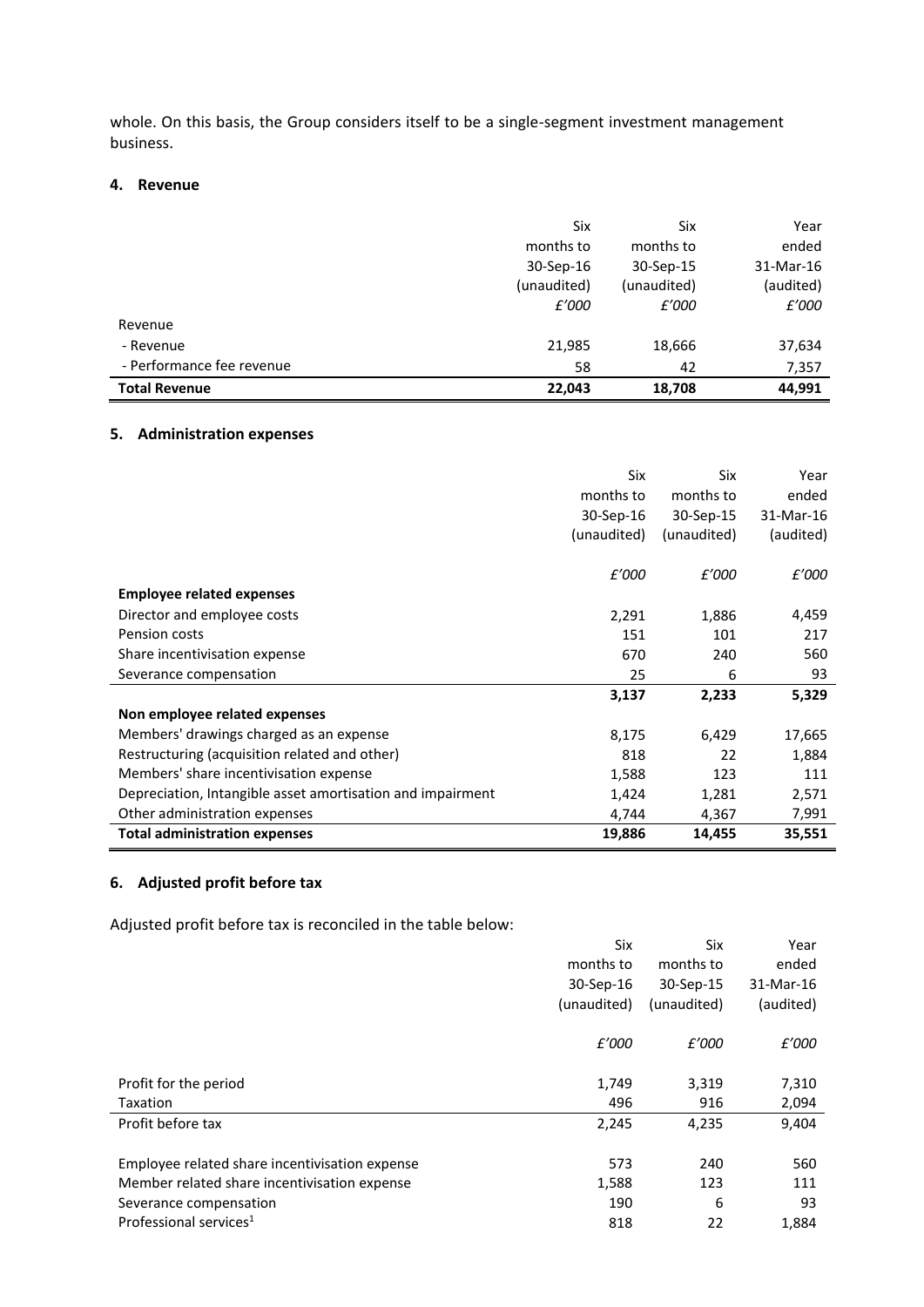| Depreciation, Intangible asset amortisation and impairment | 1,424 | 1,281 | 2,571  |
|------------------------------------------------------------|-------|-------|--------|
| Adjustments                                                | 4,593 | 1,672 | 5,219  |
| Adjusted profit before tax                                 | 6,838 | 5,907 | 14,623 |
| Interest receivable                                        | (9)   | (8)   | (16)   |
| Adjusted operating profit                                  | 6,829 | 5,899 | 14,607 |
|                                                            |       |       |        |
| Adjusted basic earnings per share                          | 12.14 | 10.69 | 26.38  |
| Adjusted diluted earnings per share                        | 11.89 | 10.22 | 25.70  |

 $^1$  Includes legal costs relating to claim by a former member and costs relating to the acquisition of the Argonaut business.

## **7. Taxation**

The half yearly tax charge has been calculated at the estimated full year effective UK corporation tax rate of 20% (2015: 20%).

### **8. Earnings per share**

The calculation of basic earnings per share is based on profit after taxation and the weighted average number of Ordinary Shares in issue for each period. The weighted average number of Ordinary Shares for the six months ended 30 September 2016 was 45,043,211 (30 September 2015: 46,658,542, 31 March 2016: 44,346,674). Shares held by the Liontrust Asset Management Employee Trust are not eligible for dividends and are treated as cancelled for the purposes of calculating earnings per share.

Diluted earnings per share is calculated on the same bases as set out above, after adjusting the weighted average number of Ordinary Shares for the effect of options to subscribe for new Ordinary Shares that were in existence during the six months ended 30 September 2016. The adjusted weighted average number of Ordinary Shares so calculated for the period was 46,010,147 (30 September 2015: 45,656,303, 31 March 2016: 45,518,720). This is reconciled to the actual weighted number of Ordinary Shares as follows:

|                                                                      | 30-Sep-16  | 30-Sep-15  | 31-Mar-16  |
|----------------------------------------------------------------------|------------|------------|------------|
| Weighted average number of Ordinary Shares                           | 45,043,211 | 43,658,542 | 44,346,674 |
| Weighted average number of dilutive Ordinary shares under<br>option: |            |            |            |
| - to Liontrust Option Plan                                           | 35,297     | 44.126     | 37,062     |
| - to the Deferred Bonus and Variable Allocation Plan                 | 401,009    | 402,870    | 324,602    |
| - to the Liontrust Members Incentive Plan                            | 19.891     | 1,550,765  | 810.382    |
| - to the Liontrust Long Term Incentive Plan                          | 510,739    |            |            |
| Adjusted weighted average number of Ordinary Shares                  | 46.010.147 | 45.656.303 | 45,518,720 |

### **9. Intangible assets**

Intangible assets represent investment management contracts that have been capitalised upon acquisition and are amortised on a straight-line basis over a period of 5 years. The intangible asset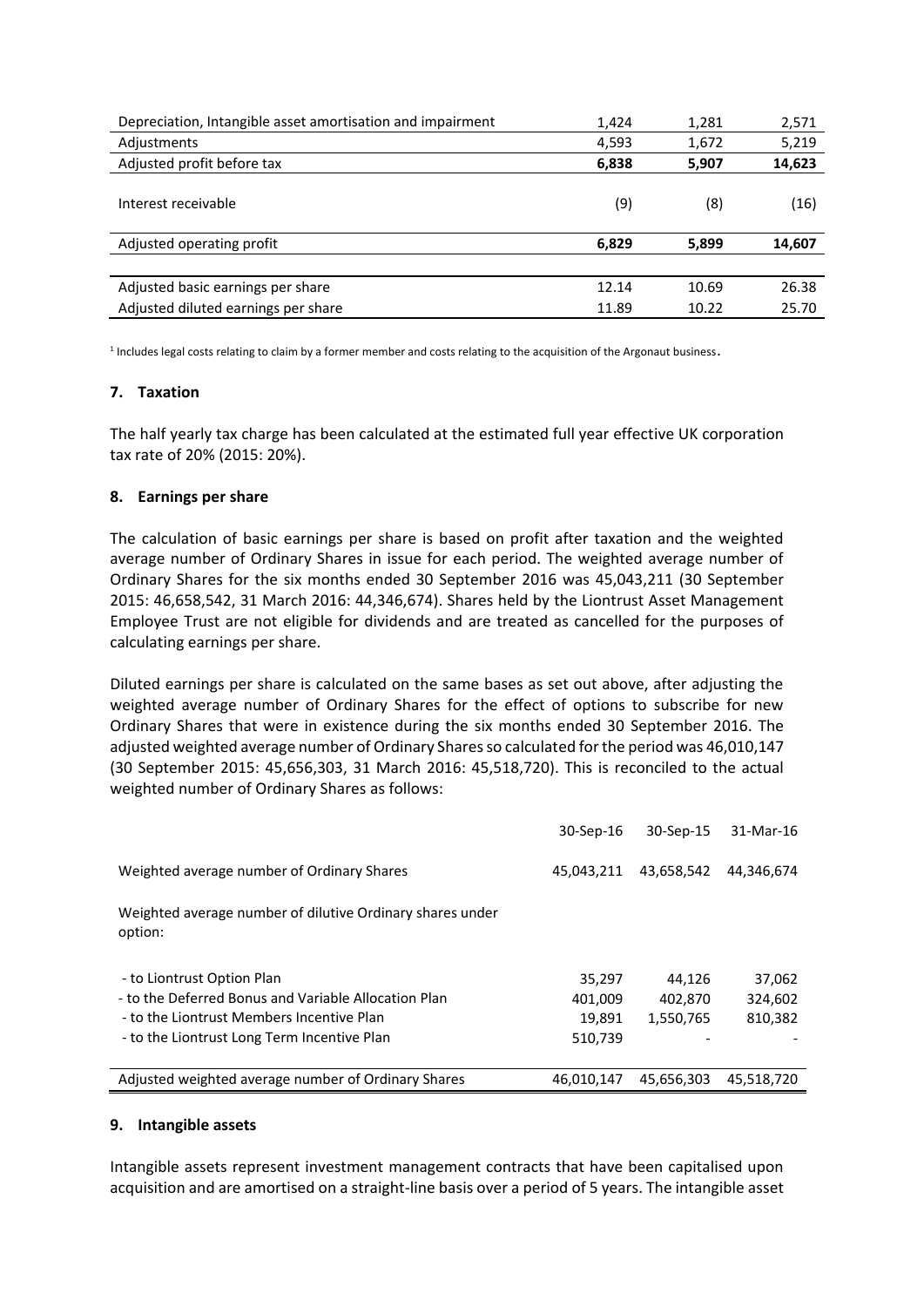on the balance sheet represents investment management contracts as follows:

|                                                            | 30-Sep-16<br>£'000 | 30-Sep-15<br>£'000 | 31-Mar-16<br>£'000 |
|------------------------------------------------------------|--------------------|--------------------|--------------------|
| Investment management contracts acquired from Walker Crips |                    |                    |                    |
| <b>Asset Managers Limited</b>                              | 1,326              | 3.774              | 2.550              |
| Investment management contracts acquired from Argonaut     | 3.947              | -                  |                    |
|                                                            | 5.273              | 3.774              | 2,550              |

As noted in the 2016 Annual report we agreed to acquire the European income business of Argonaut Capital Partners LLP (the 'acquisition'). The acquisition completed in July 2016.

Determining whether a transaction is acquisition of a business or a separately identifiable asset is a matter of significant judgement. It involves determining whether a particular set of assets and activities are capable of being conducted and managed as a business by a market participant. Directors have considered all relevant aspects of the acquisition in conjunction with the guidance under the relevant accounting standards and concluded that the Argonaut acquisition was not an acquisition of a business because the assets purchased by the Group were not capable of being managed as a business in their own capacity. As such assets acquired have been recognised as intangible assets.

### **10. Financial Assets**

Assets held at fair value through profit and loss:

The Group's assets held at fair value through profit and loss represent units in the UK Authorised unit trusts held in the manager's box (these are valued at bid price) and shares in the sub-funds of Liontrust Global Funds Plc held as part of the Liontrust DBVAP.

Assets held as available-for-sale:

The Group's assets held as available-for-sale represent shares in Liontrust GF Macro Equity Income Fund, Liontrust GF Global Strategic Equity Fund, Liontrust GF European Strategic Equity Fund, Liontrust GF UK Growth Fund, Liontrust GF Global Water & Agricultural Fund and Liontrust GF Asia Income Fund (all sub-funds of Liontrust Global Funds Plc) and are valued at bid price).

## **11. Related party transactions**

During the six months to 30 September 2016 the Group received fees from unit trusts under management of £16,792,000 (2015: £16,291,000). Transactions with these unit trusts comprised creations of £374,117,000 (2015: £215,667,000) and liquidations of £373,947,000 (2015: £115,711,000). Directors can invest in unit trusts managed by the Group on commercial terms that are no more favourable than those available to staff in general. As at 30 September 2016 the Group owed the unit trusts £43,130,000 (2015: £12,764,000) in respect of unit trust creations and was owed £43,131,000 (2015: £13,391,000) in respect of unit trust cancellations and fees.

During the six months to 30 September 2016 the Group received fees from offshore funds under management of £613,000 (2015: £547,000). Transactions with these funds comprised purchases of £110,000 (2015: £74,000) and sales of £85,000 (2015: £nil). As at 30 September 2016 the Group was owed £99,000 (2015: £185,000) in respect of management fees.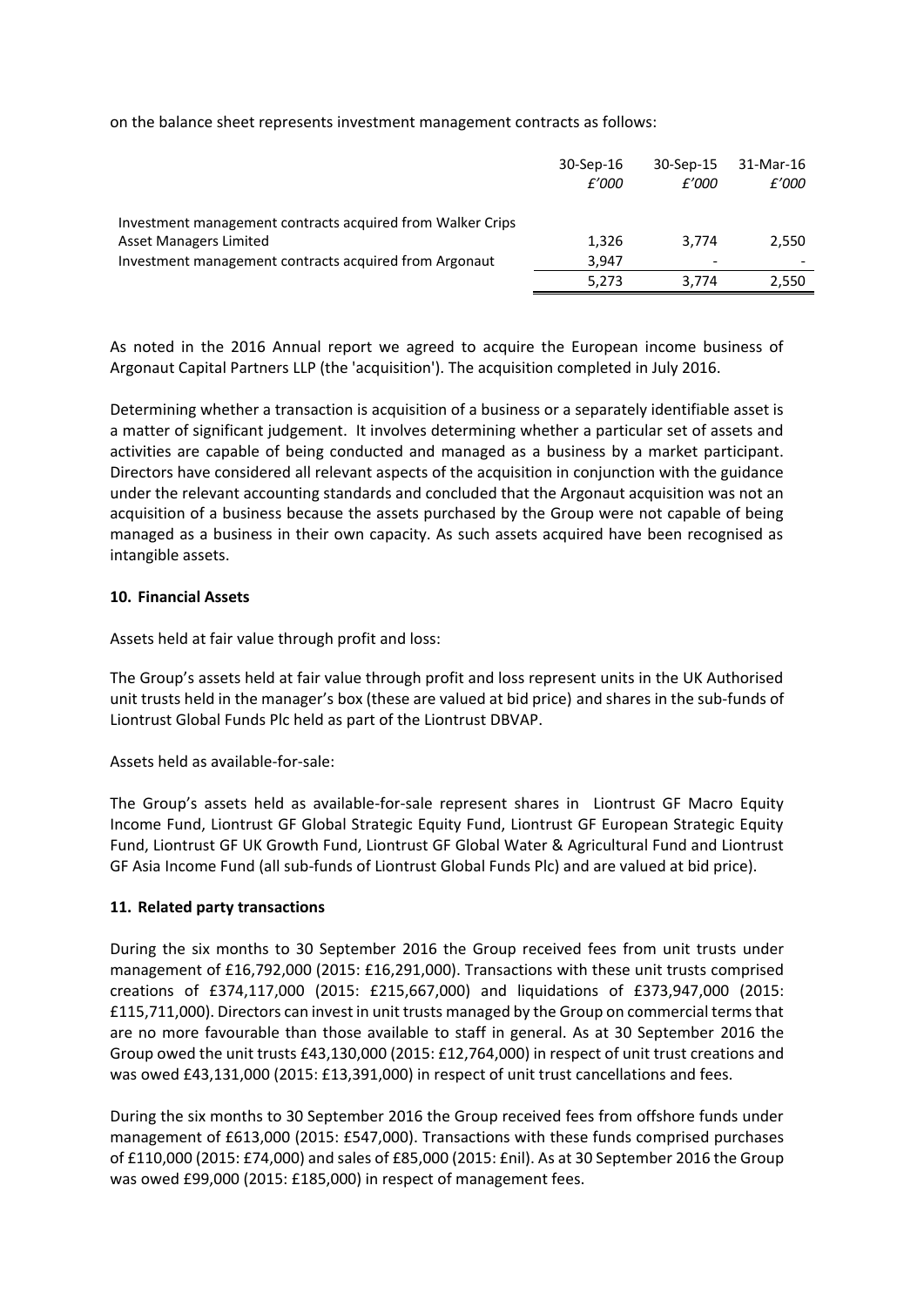As at 30 September 2016 members owed Liontrust Fund Partners LLP and Liontrust Investment Partners LLP (the 'LLPs') £492,000 (2015: £706,000). These loans were provided in connection with the relevant members' duties as a member of the relevant LLP.

During the six months to 30 September 2016 remuneration paid to key decision makers (the Executive Directors) was £430,000 (2015: £449,000).

# **12. Contingent assets and liabilities**

The Group can earn performance fees on some of the segregated and fund accounts that it manages. In some cases a proportion of the fee earned is deferred until the next performance fee is payable or offset against future underperformance on that account. As there is no certainty that such deferred fees will be collectable in future years, the Group's accounting policy is to include performance fees in income only when they become due and collectable and therefore the element (if any) deferred beyond 30 September 2016 has not been recognised in the results for the year.

In the normal course of business a contingent liability has arisen in relation to a claim made by a former member against Liontrust Asset Management Plc, Liontrust Investment Partners LLP ("LIP"), Liontrust Investment Services Limited and the individual members of LIP. As the timing and amount of any potential liability is unknown and cannot be reliably estimated at this stage they are not disclosed.

A contingent liability has arisen in relation to a tax covenant claim by Walker Crips Group Plc in relation to the acquisition of Walker Crips Asset Managers Limited in April 2012 and for which the underlying basis of the claim is unclear at this time. As the timing and amount of any potential liability is unknown and cannot be reliably estimated at this stage, it is not disclosed.

A contingent liability has arisen in relation to expense caps which are payable to the Offshore funds where expenses for each fund exceed the agreed total expense ratio as set out in the Prospectus. In accordance with the Prospectus, the amount payable to the offshore funds has not crystallised for certain funds at 30 September 2016, the potential liability is unknown and cannot be reliably estimated and has therefore not been disclosed.

# **13. Key risks**

The Directors have identified the risks and uncertainties that affect the Group's business and believe that they will be substantially the same for the second half of the year as the current risks as identified in the 2016 Annual Report. These can be broken down into risks that are within the management's influence and risks that are outside it.

Risks that are within management's influence include areas such as the expansion of the business, prolonged periods of under-performance, loss of key personnel, human error, poor communication and service leading to reputational damage and fraud.

Risks outside the management's influence include falling markets, terrorism, a deteriorating UK economy, investment industry price competition and hostile takeovers.

Management monitor all risks to the business, they record how each risk is mitigated and have warning flags to identify increased risk levels. Management recognise the importance of risk management and view it as an integral part of the management process which is tied into the business model and is described further in the Risk management and internal control section on